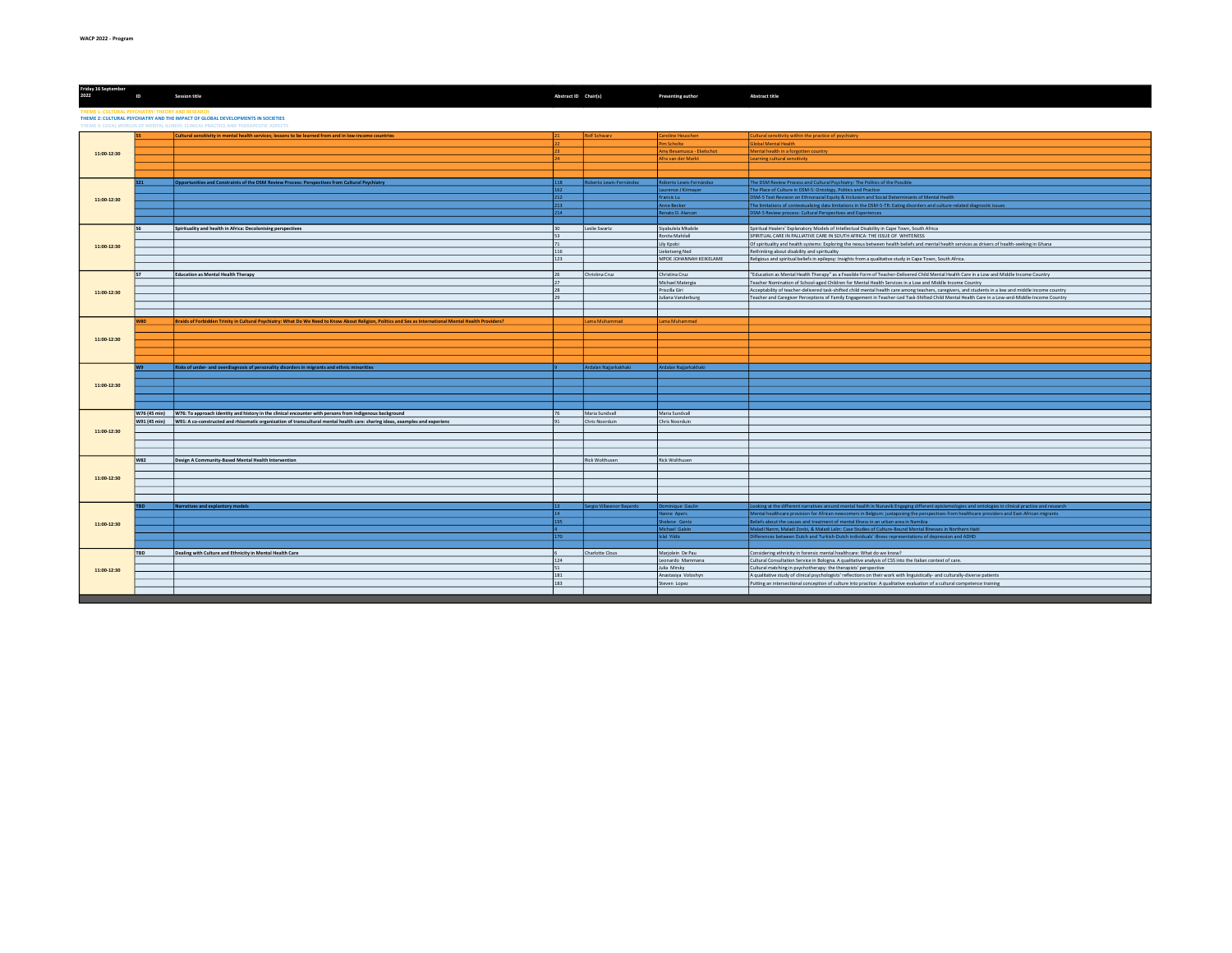| The Self-Assessment for Modification of Anti-Racism Tool (SMART): Practical Application of a Quality Improvement Tool to Address Structural Racism<br>Racism and stigma in clinical care<br>iosunmolu Shoyinka<br>Sosunmolu Shoyinka<br>Micol Ascoli<br>115<br>Micol Ascoli<br>Post-colonialism in action: acculturative stress among the "expats" community in Beijing<br>140<br>Victor Kouratovsky<br>The Dark Side of Statistics. Hidden racism and bias towards culture, social class, and womanhood in psychological science<br>13:30-15:00<br>Huub Beijers<br>Experiences of racism and their impact on Jewish, Muslim and Black citizens of Rotterdam<br>145<br>Nadarasar Yoganathan<br>Madness, Psychiatry and Stigma in the UK: from Community Care to Community Crunch (a group dynamic perspective)<br>Supernatural Explanatory Models of Mental Illness (confirmation of title: super- or supranatural?)<br>Jan Dirk Blom<br>Sarah Rhuggenaath<br>'Belief in Brua among psychiatric patients from Aruba, Bonaire, and Curacao: results from an explorative study in the Netherlands.'<br><b>S16</b><br>86<br>113<br>Sabien Verhoeven<br>Supernatural illness explanations among undocumented refugees: Prevalence and association with treatment outcome.<br>151<br>Martine van der Zeijst<br>Course of psychotic experiences and disorders among apprentice traditional health practitioners in KwaZulu-Natal, South Africa: 3-year follow-up study<br>13:30-15:00<br>154<br>Anastasia Lim<br>Tactile and somatic hallucinations in a Muslim population of psychotic patients.<br>The Outline for Cultural Formulation: Development, culture, and social structure in case formulation<br>Simon Groen<br>Laurence J Kirmay<br>Culture and context in clinical assessment: An ecosocial approach<br>164<br>190<br>Simon Groen<br>How should mental health professionals address cultural identity of refugee patients?<br>226<br><b>Boris Drozdek</b><br>The Contextual Developmental Assessment (CDA): a new tool for assessment and understanding of mental health problems<br>13:30-15:00<br>Ana Gómez-Carrillo<br>247<br>An ecosocial view of resignation syndrome: a call for integrative case formulation<br>Applying Kleinman's insights on caregiving to global mental health collaborations: The CISAMIA framework<br>Carolina Hausmann-Stabile<br><b>W111</b><br>Carolina Hausmann-Stabile<br>13:30-15:00<br>BAMBOO Adults: a positive prevention program for refugees in the Netherlands.<br>Tom Hendriks<br>Tom Hendriks<br>W31<br>13:30-15:00<br>W95<br>Culture, Psychosis and Clinical Practice<br>G. Eric Jarvis<br>G. Eric Jarvis<br>13:30-15:00<br>Supporting families' wellbeing after migration<br>Saija-Liisa Kankaanpää<br>Saija-Liisa Kankaanpää<br>W102<br>13:30-15:00<br>The Acoustic Mask Revisited: Reflections on Bilingualism and Biculturalism in Psychiatry<br>Vincenzo Di Nicola<br><b>Identity and belonging</b><br>143<br>Forugh Karimi<br>168<br>Haza Rahim<br>Cultural identity conflict matters: findings from two studies<br>Does Racialized/Ethnic Self-Identification Buffer the Effect of Financial Hardship on Life Satisfaction?<br>179<br>Ryan Primrose<br>13:30-15:00<br>Antoine van Sint Fiet<br>The relevance of social capital and sense of coherence for mental health of refugees.<br>S22 (two slots) Multilingualism in mental health care to migrants / refugees<br>Mike Mösko<br>96<br>Leslie Swartz<br>It's not (just) about language: migration and mental health care in South Africa<br>Mike Mösko<br>119<br>Integration of qualified interpreters into outpatient mental health care services: Evaluation of a model project<br>131<br>Saskia Hanft-Robert<br>Therapeutic Alliance in Interpreter-Mediated Psychotherapy: Results of Qualitative Interviews with Refugee Patients<br>13:30-15:00<br>132<br>Kristin Bührig<br>Reservations about the use of interpreters in multilingual therapeutic and medical communication: reflections on language and trust<br>141<br>Claudio Scarvaglieri<br>Providing mental healthcare to refugees in Belgium: Status quo, challenges and objectives<br>165<br>Ovidiu Oltean<br>Emergent challenges in providing quality mental health care to migrants in an emerging migrant destination country<br>Sofie - Bäärnhielm<br>Nina Therese Øversveen Svamo<br>The DSM-5 Cultural Formulation Interview (CFI) in psychiatric clinics for children and adolescents in Norway<br>The DSM-5 cultural formulation interview - Scandinavian experiences of clinical implementation and research<br><b>S17</b><br>67<br>Sofie Bäärnhielm<br>68<br>Appraisal of cultural identity in psychiatric assessment - how to improve the Cultural Formulation Interview in DSM-5?<br>Mattias Strand<br>Could the CFI Hold Therapeutic Potential? Intregrating a Therapeutic Assessment Perspective<br>73<br>13:30-15:00<br><b>74</b><br>Malin Idar Wallin<br>Impact on routine psychiatric diagnostic practice from implementing the DSM-5 Cultural Formulation Interview: A pragmatic RCT in Sweden<br>78<br>Sigrid Helene Kjørven Haug<br>The DSM-5 Cultural Formulation Interview in an occupational rehabilitation center in Norway<br>108<br>Comprehensive analysis of the Norwegian CFI efficacy study in different clinical contexts: critical reflections for moving towards implementation<br>Valerie DeMarinis<br>109<br>TBD<br>Sergio J. Villaseñor-Bayardo<br>Psychotherapy for Latin Americans.<br><b>TBD</b><br>Capita selecta<br>135<br>María Dolores Ruelas Rangel<br>Wish to hasten death in Mexican palliative cancer patients: a phenomenological study<br>144<br>Jianzhong Yang<br>Equity of health care in ethnic minorities in China<br>13:30-15:00 |  | Friday 16 September<br>2022 | ID | <b>Session title</b> | Abstract ID Chair(s) | Presenting author | Title |
|----------------------------------------------------------------------------------------------------------------------------------------------------------------------------------------------------------------------------------------------------------------------------------------------------------------------------------------------------------------------------------------------------------------------------------------------------------------------------------------------------------------------------------------------------------------------------------------------------------------------------------------------------------------------------------------------------------------------------------------------------------------------------------------------------------------------------------------------------------------------------------------------------------------------------------------------------------------------------------------------------------------------------------------------------------------------------------------------------------------------------------------------------------------------------------------------------------------------------------------------------------------------------------------------------------------------------------------------------------------------------------------------------------------------------------------------------------------------------------------------------------------------------------------------------------------------------------------------------------------------------------------------------------------------------------------------------------------------------------------------------------------------------------------------------------------------------------------------------------------------------------------------------------------------------------------------------------------------------------------------------------------------------------------------------------------------------------------------------------------------------------------------------------------------------------------------------------------------------------------------------------------------------------------------------------------------------------------------------------------------------------------------------------------------------------------------------------------------------------------------------------------------------------------------------------------------------------------------------------------------------------------------------------------------------------------------------------------------------------------------------------------------------------------------------------------------------------------------------------------------------------------------------------------------------------------------------------------------------------------------------------------------------------------------------------------------------------------------------------------------------------------------------------------------------------------------------------------------------------------------------------------------------------------------------------------------------------------------------------------------------------------------------------------------------------------------------------------------------------------------------------------------------------------------------------------------------------------------------------------------------------------------------------------------------------------------------------------------------------------------------------------------------------------------------------------------------------------------------------------------------------------------------------------------------------------------------------------------------------------------------------------------------------------------------------------------------------------------------------------------------------------------------------------------------------------------------------------------------------------------------------------------------------------------------------------------------------------------------------------------------------------------------------------------------------------------------------------------------------------------------------------------------------------------------------------------------------------------------------------------------------------------------------------------------------------------------------------------------------------------------------------------------------------------------------------------------------------------------------------------------------------------------------------------------------------------------------------------------------------------------------------------------------------------------------------------------------------------------------------------------------------------------------------------------------------------------------------------------------------------------------------------------------------------------------------------------------------------------------------------------------------------------------------------------------------------------------------------------------------------------------------------------------------------------------------------------------------------------------------------------------------------------------------------------------------------------------------------------------------------------------------------|--|-----------------------------|----|----------------------|----------------------|-------------------|-------|
|                                                                                                                                                                                                                                                                                                                                                                                                                                                                                                                                                                                                                                                                                                                                                                                                                                                                                                                                                                                                                                                                                                                                                                                                                                                                                                                                                                                                                                                                                                                                                                                                                                                                                                                                                                                                                                                                                                                                                                                                                                                                                                                                                                                                                                                                                                                                                                                                                                                                                                                                                                                                                                                                                                                                                                                                                                                                                                                                                                                                                                                                                                                                                                                                                                                                                                                                                                                                                                                                                                                                                                                                                                                                                                                                                                                                                                                                                                                                                                                                                                                                                                                                                                                                                                                                                                                                                                                                                                                                                                                                                                                                                                                                                                                                                                                                                                                                                                                                                                                                                                                                                                                                                                                                                                                                                                                                                                                                                                                                                                                                                                                                                                                                                                                                                                      |  |                             |    |                      |                      |                   |       |
|                                                                                                                                                                                                                                                                                                                                                                                                                                                                                                                                                                                                                                                                                                                                                                                                                                                                                                                                                                                                                                                                                                                                                                                                                                                                                                                                                                                                                                                                                                                                                                                                                                                                                                                                                                                                                                                                                                                                                                                                                                                                                                                                                                                                                                                                                                                                                                                                                                                                                                                                                                                                                                                                                                                                                                                                                                                                                                                                                                                                                                                                                                                                                                                                                                                                                                                                                                                                                                                                                                                                                                                                                                                                                                                                                                                                                                                                                                                                                                                                                                                                                                                                                                                                                                                                                                                                                                                                                                                                                                                                                                                                                                                                                                                                                                                                                                                                                                                                                                                                                                                                                                                                                                                                                                                                                                                                                                                                                                                                                                                                                                                                                                                                                                                                                                      |  |                             |    |                      |                      |                   |       |
|                                                                                                                                                                                                                                                                                                                                                                                                                                                                                                                                                                                                                                                                                                                                                                                                                                                                                                                                                                                                                                                                                                                                                                                                                                                                                                                                                                                                                                                                                                                                                                                                                                                                                                                                                                                                                                                                                                                                                                                                                                                                                                                                                                                                                                                                                                                                                                                                                                                                                                                                                                                                                                                                                                                                                                                                                                                                                                                                                                                                                                                                                                                                                                                                                                                                                                                                                                                                                                                                                                                                                                                                                                                                                                                                                                                                                                                                                                                                                                                                                                                                                                                                                                                                                                                                                                                                                                                                                                                                                                                                                                                                                                                                                                                                                                                                                                                                                                                                                                                                                                                                                                                                                                                                                                                                                                                                                                                                                                                                                                                                                                                                                                                                                                                                                                      |  |                             |    |                      |                      |                   |       |
|                                                                                                                                                                                                                                                                                                                                                                                                                                                                                                                                                                                                                                                                                                                                                                                                                                                                                                                                                                                                                                                                                                                                                                                                                                                                                                                                                                                                                                                                                                                                                                                                                                                                                                                                                                                                                                                                                                                                                                                                                                                                                                                                                                                                                                                                                                                                                                                                                                                                                                                                                                                                                                                                                                                                                                                                                                                                                                                                                                                                                                                                                                                                                                                                                                                                                                                                                                                                                                                                                                                                                                                                                                                                                                                                                                                                                                                                                                                                                                                                                                                                                                                                                                                                                                                                                                                                                                                                                                                                                                                                                                                                                                                                                                                                                                                                                                                                                                                                                                                                                                                                                                                                                                                                                                                                                                                                                                                                                                                                                                                                                                                                                                                                                                                                                                      |  |                             |    |                      |                      |                   |       |
|                                                                                                                                                                                                                                                                                                                                                                                                                                                                                                                                                                                                                                                                                                                                                                                                                                                                                                                                                                                                                                                                                                                                                                                                                                                                                                                                                                                                                                                                                                                                                                                                                                                                                                                                                                                                                                                                                                                                                                                                                                                                                                                                                                                                                                                                                                                                                                                                                                                                                                                                                                                                                                                                                                                                                                                                                                                                                                                                                                                                                                                                                                                                                                                                                                                                                                                                                                                                                                                                                                                                                                                                                                                                                                                                                                                                                                                                                                                                                                                                                                                                                                                                                                                                                                                                                                                                                                                                                                                                                                                                                                                                                                                                                                                                                                                                                                                                                                                                                                                                                                                                                                                                                                                                                                                                                                                                                                                                                                                                                                                                                                                                                                                                                                                                                                      |  |                             |    |                      |                      |                   |       |
|                                                                                                                                                                                                                                                                                                                                                                                                                                                                                                                                                                                                                                                                                                                                                                                                                                                                                                                                                                                                                                                                                                                                                                                                                                                                                                                                                                                                                                                                                                                                                                                                                                                                                                                                                                                                                                                                                                                                                                                                                                                                                                                                                                                                                                                                                                                                                                                                                                                                                                                                                                                                                                                                                                                                                                                                                                                                                                                                                                                                                                                                                                                                                                                                                                                                                                                                                                                                                                                                                                                                                                                                                                                                                                                                                                                                                                                                                                                                                                                                                                                                                                                                                                                                                                                                                                                                                                                                                                                                                                                                                                                                                                                                                                                                                                                                                                                                                                                                                                                                                                                                                                                                                                                                                                                                                                                                                                                                                                                                                                                                                                                                                                                                                                                                                                      |  |                             |    |                      |                      |                   |       |
|                                                                                                                                                                                                                                                                                                                                                                                                                                                                                                                                                                                                                                                                                                                                                                                                                                                                                                                                                                                                                                                                                                                                                                                                                                                                                                                                                                                                                                                                                                                                                                                                                                                                                                                                                                                                                                                                                                                                                                                                                                                                                                                                                                                                                                                                                                                                                                                                                                                                                                                                                                                                                                                                                                                                                                                                                                                                                                                                                                                                                                                                                                                                                                                                                                                                                                                                                                                                                                                                                                                                                                                                                                                                                                                                                                                                                                                                                                                                                                                                                                                                                                                                                                                                                                                                                                                                                                                                                                                                                                                                                                                                                                                                                                                                                                                                                                                                                                                                                                                                                                                                                                                                                                                                                                                                                                                                                                                                                                                                                                                                                                                                                                                                                                                                                                      |  |                             |    |                      |                      |                   |       |
|                                                                                                                                                                                                                                                                                                                                                                                                                                                                                                                                                                                                                                                                                                                                                                                                                                                                                                                                                                                                                                                                                                                                                                                                                                                                                                                                                                                                                                                                                                                                                                                                                                                                                                                                                                                                                                                                                                                                                                                                                                                                                                                                                                                                                                                                                                                                                                                                                                                                                                                                                                                                                                                                                                                                                                                                                                                                                                                                                                                                                                                                                                                                                                                                                                                                                                                                                                                                                                                                                                                                                                                                                                                                                                                                                                                                                                                                                                                                                                                                                                                                                                                                                                                                                                                                                                                                                                                                                                                                                                                                                                                                                                                                                                                                                                                                                                                                                                                                                                                                                                                                                                                                                                                                                                                                                                                                                                                                                                                                                                                                                                                                                                                                                                                                                                      |  |                             |    |                      |                      |                   |       |
|                                                                                                                                                                                                                                                                                                                                                                                                                                                                                                                                                                                                                                                                                                                                                                                                                                                                                                                                                                                                                                                                                                                                                                                                                                                                                                                                                                                                                                                                                                                                                                                                                                                                                                                                                                                                                                                                                                                                                                                                                                                                                                                                                                                                                                                                                                                                                                                                                                                                                                                                                                                                                                                                                                                                                                                                                                                                                                                                                                                                                                                                                                                                                                                                                                                                                                                                                                                                                                                                                                                                                                                                                                                                                                                                                                                                                                                                                                                                                                                                                                                                                                                                                                                                                                                                                                                                                                                                                                                                                                                                                                                                                                                                                                                                                                                                                                                                                                                                                                                                                                                                                                                                                                                                                                                                                                                                                                                                                                                                                                                                                                                                                                                                                                                                                                      |  |                             |    |                      |                      |                   |       |
|                                                                                                                                                                                                                                                                                                                                                                                                                                                                                                                                                                                                                                                                                                                                                                                                                                                                                                                                                                                                                                                                                                                                                                                                                                                                                                                                                                                                                                                                                                                                                                                                                                                                                                                                                                                                                                                                                                                                                                                                                                                                                                                                                                                                                                                                                                                                                                                                                                                                                                                                                                                                                                                                                                                                                                                                                                                                                                                                                                                                                                                                                                                                                                                                                                                                                                                                                                                                                                                                                                                                                                                                                                                                                                                                                                                                                                                                                                                                                                                                                                                                                                                                                                                                                                                                                                                                                                                                                                                                                                                                                                                                                                                                                                                                                                                                                                                                                                                                                                                                                                                                                                                                                                                                                                                                                                                                                                                                                                                                                                                                                                                                                                                                                                                                                                      |  |                             |    |                      |                      |                   |       |
|                                                                                                                                                                                                                                                                                                                                                                                                                                                                                                                                                                                                                                                                                                                                                                                                                                                                                                                                                                                                                                                                                                                                                                                                                                                                                                                                                                                                                                                                                                                                                                                                                                                                                                                                                                                                                                                                                                                                                                                                                                                                                                                                                                                                                                                                                                                                                                                                                                                                                                                                                                                                                                                                                                                                                                                                                                                                                                                                                                                                                                                                                                                                                                                                                                                                                                                                                                                                                                                                                                                                                                                                                                                                                                                                                                                                                                                                                                                                                                                                                                                                                                                                                                                                                                                                                                                                                                                                                                                                                                                                                                                                                                                                                                                                                                                                                                                                                                                                                                                                                                                                                                                                                                                                                                                                                                                                                                                                                                                                                                                                                                                                                                                                                                                                                                      |  |                             |    |                      |                      |                   |       |
|                                                                                                                                                                                                                                                                                                                                                                                                                                                                                                                                                                                                                                                                                                                                                                                                                                                                                                                                                                                                                                                                                                                                                                                                                                                                                                                                                                                                                                                                                                                                                                                                                                                                                                                                                                                                                                                                                                                                                                                                                                                                                                                                                                                                                                                                                                                                                                                                                                                                                                                                                                                                                                                                                                                                                                                                                                                                                                                                                                                                                                                                                                                                                                                                                                                                                                                                                                                                                                                                                                                                                                                                                                                                                                                                                                                                                                                                                                                                                                                                                                                                                                                                                                                                                                                                                                                                                                                                                                                                                                                                                                                                                                                                                                                                                                                                                                                                                                                                                                                                                                                                                                                                                                                                                                                                                                                                                                                                                                                                                                                                                                                                                                                                                                                                                                      |  |                             |    |                      |                      |                   |       |
|                                                                                                                                                                                                                                                                                                                                                                                                                                                                                                                                                                                                                                                                                                                                                                                                                                                                                                                                                                                                                                                                                                                                                                                                                                                                                                                                                                                                                                                                                                                                                                                                                                                                                                                                                                                                                                                                                                                                                                                                                                                                                                                                                                                                                                                                                                                                                                                                                                                                                                                                                                                                                                                                                                                                                                                                                                                                                                                                                                                                                                                                                                                                                                                                                                                                                                                                                                                                                                                                                                                                                                                                                                                                                                                                                                                                                                                                                                                                                                                                                                                                                                                                                                                                                                                                                                                                                                                                                                                                                                                                                                                                                                                                                                                                                                                                                                                                                                                                                                                                                                                                                                                                                                                                                                                                                                                                                                                                                                                                                                                                                                                                                                                                                                                                                                      |  |                             |    |                      |                      |                   |       |
|                                                                                                                                                                                                                                                                                                                                                                                                                                                                                                                                                                                                                                                                                                                                                                                                                                                                                                                                                                                                                                                                                                                                                                                                                                                                                                                                                                                                                                                                                                                                                                                                                                                                                                                                                                                                                                                                                                                                                                                                                                                                                                                                                                                                                                                                                                                                                                                                                                                                                                                                                                                                                                                                                                                                                                                                                                                                                                                                                                                                                                                                                                                                                                                                                                                                                                                                                                                                                                                                                                                                                                                                                                                                                                                                                                                                                                                                                                                                                                                                                                                                                                                                                                                                                                                                                                                                                                                                                                                                                                                                                                                                                                                                                                                                                                                                                                                                                                                                                                                                                                                                                                                                                                                                                                                                                                                                                                                                                                                                                                                                                                                                                                                                                                                                                                      |  |                             |    |                      |                      |                   |       |
|                                                                                                                                                                                                                                                                                                                                                                                                                                                                                                                                                                                                                                                                                                                                                                                                                                                                                                                                                                                                                                                                                                                                                                                                                                                                                                                                                                                                                                                                                                                                                                                                                                                                                                                                                                                                                                                                                                                                                                                                                                                                                                                                                                                                                                                                                                                                                                                                                                                                                                                                                                                                                                                                                                                                                                                                                                                                                                                                                                                                                                                                                                                                                                                                                                                                                                                                                                                                                                                                                                                                                                                                                                                                                                                                                                                                                                                                                                                                                                                                                                                                                                                                                                                                                                                                                                                                                                                                                                                                                                                                                                                                                                                                                                                                                                                                                                                                                                                                                                                                                                                                                                                                                                                                                                                                                                                                                                                                                                                                                                                                                                                                                                                                                                                                                                      |  |                             |    |                      |                      |                   |       |
|                                                                                                                                                                                                                                                                                                                                                                                                                                                                                                                                                                                                                                                                                                                                                                                                                                                                                                                                                                                                                                                                                                                                                                                                                                                                                                                                                                                                                                                                                                                                                                                                                                                                                                                                                                                                                                                                                                                                                                                                                                                                                                                                                                                                                                                                                                                                                                                                                                                                                                                                                                                                                                                                                                                                                                                                                                                                                                                                                                                                                                                                                                                                                                                                                                                                                                                                                                                                                                                                                                                                                                                                                                                                                                                                                                                                                                                                                                                                                                                                                                                                                                                                                                                                                                                                                                                                                                                                                                                                                                                                                                                                                                                                                                                                                                                                                                                                                                                                                                                                                                                                                                                                                                                                                                                                                                                                                                                                                                                                                                                                                                                                                                                                                                                                                                      |  |                             |    |                      |                      |                   |       |
|                                                                                                                                                                                                                                                                                                                                                                                                                                                                                                                                                                                                                                                                                                                                                                                                                                                                                                                                                                                                                                                                                                                                                                                                                                                                                                                                                                                                                                                                                                                                                                                                                                                                                                                                                                                                                                                                                                                                                                                                                                                                                                                                                                                                                                                                                                                                                                                                                                                                                                                                                                                                                                                                                                                                                                                                                                                                                                                                                                                                                                                                                                                                                                                                                                                                                                                                                                                                                                                                                                                                                                                                                                                                                                                                                                                                                                                                                                                                                                                                                                                                                                                                                                                                                                                                                                                                                                                                                                                                                                                                                                                                                                                                                                                                                                                                                                                                                                                                                                                                                                                                                                                                                                                                                                                                                                                                                                                                                                                                                                                                                                                                                                                                                                                                                                      |  |                             |    |                      |                      |                   |       |
|                                                                                                                                                                                                                                                                                                                                                                                                                                                                                                                                                                                                                                                                                                                                                                                                                                                                                                                                                                                                                                                                                                                                                                                                                                                                                                                                                                                                                                                                                                                                                                                                                                                                                                                                                                                                                                                                                                                                                                                                                                                                                                                                                                                                                                                                                                                                                                                                                                                                                                                                                                                                                                                                                                                                                                                                                                                                                                                                                                                                                                                                                                                                                                                                                                                                                                                                                                                                                                                                                                                                                                                                                                                                                                                                                                                                                                                                                                                                                                                                                                                                                                                                                                                                                                                                                                                                                                                                                                                                                                                                                                                                                                                                                                                                                                                                                                                                                                                                                                                                                                                                                                                                                                                                                                                                                                                                                                                                                                                                                                                                                                                                                                                                                                                                                                      |  |                             |    |                      |                      |                   |       |
|                                                                                                                                                                                                                                                                                                                                                                                                                                                                                                                                                                                                                                                                                                                                                                                                                                                                                                                                                                                                                                                                                                                                                                                                                                                                                                                                                                                                                                                                                                                                                                                                                                                                                                                                                                                                                                                                                                                                                                                                                                                                                                                                                                                                                                                                                                                                                                                                                                                                                                                                                                                                                                                                                                                                                                                                                                                                                                                                                                                                                                                                                                                                                                                                                                                                                                                                                                                                                                                                                                                                                                                                                                                                                                                                                                                                                                                                                                                                                                                                                                                                                                                                                                                                                                                                                                                                                                                                                                                                                                                                                                                                                                                                                                                                                                                                                                                                                                                                                                                                                                                                                                                                                                                                                                                                                                                                                                                                                                                                                                                                                                                                                                                                                                                                                                      |  |                             |    |                      |                      |                   |       |
|                                                                                                                                                                                                                                                                                                                                                                                                                                                                                                                                                                                                                                                                                                                                                                                                                                                                                                                                                                                                                                                                                                                                                                                                                                                                                                                                                                                                                                                                                                                                                                                                                                                                                                                                                                                                                                                                                                                                                                                                                                                                                                                                                                                                                                                                                                                                                                                                                                                                                                                                                                                                                                                                                                                                                                                                                                                                                                                                                                                                                                                                                                                                                                                                                                                                                                                                                                                                                                                                                                                                                                                                                                                                                                                                                                                                                                                                                                                                                                                                                                                                                                                                                                                                                                                                                                                                                                                                                                                                                                                                                                                                                                                                                                                                                                                                                                                                                                                                                                                                                                                                                                                                                                                                                                                                                                                                                                                                                                                                                                                                                                                                                                                                                                                                                                      |  |                             |    |                      |                      |                   |       |
|                                                                                                                                                                                                                                                                                                                                                                                                                                                                                                                                                                                                                                                                                                                                                                                                                                                                                                                                                                                                                                                                                                                                                                                                                                                                                                                                                                                                                                                                                                                                                                                                                                                                                                                                                                                                                                                                                                                                                                                                                                                                                                                                                                                                                                                                                                                                                                                                                                                                                                                                                                                                                                                                                                                                                                                                                                                                                                                                                                                                                                                                                                                                                                                                                                                                                                                                                                                                                                                                                                                                                                                                                                                                                                                                                                                                                                                                                                                                                                                                                                                                                                                                                                                                                                                                                                                                                                                                                                                                                                                                                                                                                                                                                                                                                                                                                                                                                                                                                                                                                                                                                                                                                                                                                                                                                                                                                                                                                                                                                                                                                                                                                                                                                                                                                                      |  |                             |    |                      |                      |                   |       |
|                                                                                                                                                                                                                                                                                                                                                                                                                                                                                                                                                                                                                                                                                                                                                                                                                                                                                                                                                                                                                                                                                                                                                                                                                                                                                                                                                                                                                                                                                                                                                                                                                                                                                                                                                                                                                                                                                                                                                                                                                                                                                                                                                                                                                                                                                                                                                                                                                                                                                                                                                                                                                                                                                                                                                                                                                                                                                                                                                                                                                                                                                                                                                                                                                                                                                                                                                                                                                                                                                                                                                                                                                                                                                                                                                                                                                                                                                                                                                                                                                                                                                                                                                                                                                                                                                                                                                                                                                                                                                                                                                                                                                                                                                                                                                                                                                                                                                                                                                                                                                                                                                                                                                                                                                                                                                                                                                                                                                                                                                                                                                                                                                                                                                                                                                                      |  |                             |    |                      |                      |                   |       |
|                                                                                                                                                                                                                                                                                                                                                                                                                                                                                                                                                                                                                                                                                                                                                                                                                                                                                                                                                                                                                                                                                                                                                                                                                                                                                                                                                                                                                                                                                                                                                                                                                                                                                                                                                                                                                                                                                                                                                                                                                                                                                                                                                                                                                                                                                                                                                                                                                                                                                                                                                                                                                                                                                                                                                                                                                                                                                                                                                                                                                                                                                                                                                                                                                                                                                                                                                                                                                                                                                                                                                                                                                                                                                                                                                                                                                                                                                                                                                                                                                                                                                                                                                                                                                                                                                                                                                                                                                                                                                                                                                                                                                                                                                                                                                                                                                                                                                                                                                                                                                                                                                                                                                                                                                                                                                                                                                                                                                                                                                                                                                                                                                                                                                                                                                                      |  |                             |    |                      |                      |                   |       |
|                                                                                                                                                                                                                                                                                                                                                                                                                                                                                                                                                                                                                                                                                                                                                                                                                                                                                                                                                                                                                                                                                                                                                                                                                                                                                                                                                                                                                                                                                                                                                                                                                                                                                                                                                                                                                                                                                                                                                                                                                                                                                                                                                                                                                                                                                                                                                                                                                                                                                                                                                                                                                                                                                                                                                                                                                                                                                                                                                                                                                                                                                                                                                                                                                                                                                                                                                                                                                                                                                                                                                                                                                                                                                                                                                                                                                                                                                                                                                                                                                                                                                                                                                                                                                                                                                                                                                                                                                                                                                                                                                                                                                                                                                                                                                                                                                                                                                                                                                                                                                                                                                                                                                                                                                                                                                                                                                                                                                                                                                                                                                                                                                                                                                                                                                                      |  |                             |    |                      |                      |                   |       |
|                                                                                                                                                                                                                                                                                                                                                                                                                                                                                                                                                                                                                                                                                                                                                                                                                                                                                                                                                                                                                                                                                                                                                                                                                                                                                                                                                                                                                                                                                                                                                                                                                                                                                                                                                                                                                                                                                                                                                                                                                                                                                                                                                                                                                                                                                                                                                                                                                                                                                                                                                                                                                                                                                                                                                                                                                                                                                                                                                                                                                                                                                                                                                                                                                                                                                                                                                                                                                                                                                                                                                                                                                                                                                                                                                                                                                                                                                                                                                                                                                                                                                                                                                                                                                                                                                                                                                                                                                                                                                                                                                                                                                                                                                                                                                                                                                                                                                                                                                                                                                                                                                                                                                                                                                                                                                                                                                                                                                                                                                                                                                                                                                                                                                                                                                                      |  |                             |    |                      |                      |                   |       |
|                                                                                                                                                                                                                                                                                                                                                                                                                                                                                                                                                                                                                                                                                                                                                                                                                                                                                                                                                                                                                                                                                                                                                                                                                                                                                                                                                                                                                                                                                                                                                                                                                                                                                                                                                                                                                                                                                                                                                                                                                                                                                                                                                                                                                                                                                                                                                                                                                                                                                                                                                                                                                                                                                                                                                                                                                                                                                                                                                                                                                                                                                                                                                                                                                                                                                                                                                                                                                                                                                                                                                                                                                                                                                                                                                                                                                                                                                                                                                                                                                                                                                                                                                                                                                                                                                                                                                                                                                                                                                                                                                                                                                                                                                                                                                                                                                                                                                                                                                                                                                                                                                                                                                                                                                                                                                                                                                                                                                                                                                                                                                                                                                                                                                                                                                                      |  |                             |    |                      |                      |                   |       |
|                                                                                                                                                                                                                                                                                                                                                                                                                                                                                                                                                                                                                                                                                                                                                                                                                                                                                                                                                                                                                                                                                                                                                                                                                                                                                                                                                                                                                                                                                                                                                                                                                                                                                                                                                                                                                                                                                                                                                                                                                                                                                                                                                                                                                                                                                                                                                                                                                                                                                                                                                                                                                                                                                                                                                                                                                                                                                                                                                                                                                                                                                                                                                                                                                                                                                                                                                                                                                                                                                                                                                                                                                                                                                                                                                                                                                                                                                                                                                                                                                                                                                                                                                                                                                                                                                                                                                                                                                                                                                                                                                                                                                                                                                                                                                                                                                                                                                                                                                                                                                                                                                                                                                                                                                                                                                                                                                                                                                                                                                                                                                                                                                                                                                                                                                                      |  |                             |    |                      |                      |                   |       |
|                                                                                                                                                                                                                                                                                                                                                                                                                                                                                                                                                                                                                                                                                                                                                                                                                                                                                                                                                                                                                                                                                                                                                                                                                                                                                                                                                                                                                                                                                                                                                                                                                                                                                                                                                                                                                                                                                                                                                                                                                                                                                                                                                                                                                                                                                                                                                                                                                                                                                                                                                                                                                                                                                                                                                                                                                                                                                                                                                                                                                                                                                                                                                                                                                                                                                                                                                                                                                                                                                                                                                                                                                                                                                                                                                                                                                                                                                                                                                                                                                                                                                                                                                                                                                                                                                                                                                                                                                                                                                                                                                                                                                                                                                                                                                                                                                                                                                                                                                                                                                                                                                                                                                                                                                                                                                                                                                                                                                                                                                                                                                                                                                                                                                                                                                                      |  |                             |    |                      |                      |                   |       |
|                                                                                                                                                                                                                                                                                                                                                                                                                                                                                                                                                                                                                                                                                                                                                                                                                                                                                                                                                                                                                                                                                                                                                                                                                                                                                                                                                                                                                                                                                                                                                                                                                                                                                                                                                                                                                                                                                                                                                                                                                                                                                                                                                                                                                                                                                                                                                                                                                                                                                                                                                                                                                                                                                                                                                                                                                                                                                                                                                                                                                                                                                                                                                                                                                                                                                                                                                                                                                                                                                                                                                                                                                                                                                                                                                                                                                                                                                                                                                                                                                                                                                                                                                                                                                                                                                                                                                                                                                                                                                                                                                                                                                                                                                                                                                                                                                                                                                                                                                                                                                                                                                                                                                                                                                                                                                                                                                                                                                                                                                                                                                                                                                                                                                                                                                                      |  |                             |    |                      |                      |                   |       |
|                                                                                                                                                                                                                                                                                                                                                                                                                                                                                                                                                                                                                                                                                                                                                                                                                                                                                                                                                                                                                                                                                                                                                                                                                                                                                                                                                                                                                                                                                                                                                                                                                                                                                                                                                                                                                                                                                                                                                                                                                                                                                                                                                                                                                                                                                                                                                                                                                                                                                                                                                                                                                                                                                                                                                                                                                                                                                                                                                                                                                                                                                                                                                                                                                                                                                                                                                                                                                                                                                                                                                                                                                                                                                                                                                                                                                                                                                                                                                                                                                                                                                                                                                                                                                                                                                                                                                                                                                                                                                                                                                                                                                                                                                                                                                                                                                                                                                                                                                                                                                                                                                                                                                                                                                                                                                                                                                                                                                                                                                                                                                                                                                                                                                                                                                                      |  |                             |    |                      |                      |                   |       |
|                                                                                                                                                                                                                                                                                                                                                                                                                                                                                                                                                                                                                                                                                                                                                                                                                                                                                                                                                                                                                                                                                                                                                                                                                                                                                                                                                                                                                                                                                                                                                                                                                                                                                                                                                                                                                                                                                                                                                                                                                                                                                                                                                                                                                                                                                                                                                                                                                                                                                                                                                                                                                                                                                                                                                                                                                                                                                                                                                                                                                                                                                                                                                                                                                                                                                                                                                                                                                                                                                                                                                                                                                                                                                                                                                                                                                                                                                                                                                                                                                                                                                                                                                                                                                                                                                                                                                                                                                                                                                                                                                                                                                                                                                                                                                                                                                                                                                                                                                                                                                                                                                                                                                                                                                                                                                                                                                                                                                                                                                                                                                                                                                                                                                                                                                                      |  |                             |    |                      |                      |                   |       |
|                                                                                                                                                                                                                                                                                                                                                                                                                                                                                                                                                                                                                                                                                                                                                                                                                                                                                                                                                                                                                                                                                                                                                                                                                                                                                                                                                                                                                                                                                                                                                                                                                                                                                                                                                                                                                                                                                                                                                                                                                                                                                                                                                                                                                                                                                                                                                                                                                                                                                                                                                                                                                                                                                                                                                                                                                                                                                                                                                                                                                                                                                                                                                                                                                                                                                                                                                                                                                                                                                                                                                                                                                                                                                                                                                                                                                                                                                                                                                                                                                                                                                                                                                                                                                                                                                                                                                                                                                                                                                                                                                                                                                                                                                                                                                                                                                                                                                                                                                                                                                                                                                                                                                                                                                                                                                                                                                                                                                                                                                                                                                                                                                                                                                                                                                                      |  |                             |    |                      |                      |                   |       |
|                                                                                                                                                                                                                                                                                                                                                                                                                                                                                                                                                                                                                                                                                                                                                                                                                                                                                                                                                                                                                                                                                                                                                                                                                                                                                                                                                                                                                                                                                                                                                                                                                                                                                                                                                                                                                                                                                                                                                                                                                                                                                                                                                                                                                                                                                                                                                                                                                                                                                                                                                                                                                                                                                                                                                                                                                                                                                                                                                                                                                                                                                                                                                                                                                                                                                                                                                                                                                                                                                                                                                                                                                                                                                                                                                                                                                                                                                                                                                                                                                                                                                                                                                                                                                                                                                                                                                                                                                                                                                                                                                                                                                                                                                                                                                                                                                                                                                                                                                                                                                                                                                                                                                                                                                                                                                                                                                                                                                                                                                                                                                                                                                                                                                                                                                                      |  |                             |    |                      |                      |                   |       |
|                                                                                                                                                                                                                                                                                                                                                                                                                                                                                                                                                                                                                                                                                                                                                                                                                                                                                                                                                                                                                                                                                                                                                                                                                                                                                                                                                                                                                                                                                                                                                                                                                                                                                                                                                                                                                                                                                                                                                                                                                                                                                                                                                                                                                                                                                                                                                                                                                                                                                                                                                                                                                                                                                                                                                                                                                                                                                                                                                                                                                                                                                                                                                                                                                                                                                                                                                                                                                                                                                                                                                                                                                                                                                                                                                                                                                                                                                                                                                                                                                                                                                                                                                                                                                                                                                                                                                                                                                                                                                                                                                                                                                                                                                                                                                                                                                                                                                                                                                                                                                                                                                                                                                                                                                                                                                                                                                                                                                                                                                                                                                                                                                                                                                                                                                                      |  |                             |    |                      |                      |                   |       |
|                                                                                                                                                                                                                                                                                                                                                                                                                                                                                                                                                                                                                                                                                                                                                                                                                                                                                                                                                                                                                                                                                                                                                                                                                                                                                                                                                                                                                                                                                                                                                                                                                                                                                                                                                                                                                                                                                                                                                                                                                                                                                                                                                                                                                                                                                                                                                                                                                                                                                                                                                                                                                                                                                                                                                                                                                                                                                                                                                                                                                                                                                                                                                                                                                                                                                                                                                                                                                                                                                                                                                                                                                                                                                                                                                                                                                                                                                                                                                                                                                                                                                                                                                                                                                                                                                                                                                                                                                                                                                                                                                                                                                                                                                                                                                                                                                                                                                                                                                                                                                                                                                                                                                                                                                                                                                                                                                                                                                                                                                                                                                                                                                                                                                                                                                                      |  |                             |    |                      |                      |                   |       |
|                                                                                                                                                                                                                                                                                                                                                                                                                                                                                                                                                                                                                                                                                                                                                                                                                                                                                                                                                                                                                                                                                                                                                                                                                                                                                                                                                                                                                                                                                                                                                                                                                                                                                                                                                                                                                                                                                                                                                                                                                                                                                                                                                                                                                                                                                                                                                                                                                                                                                                                                                                                                                                                                                                                                                                                                                                                                                                                                                                                                                                                                                                                                                                                                                                                                                                                                                                                                                                                                                                                                                                                                                                                                                                                                                                                                                                                                                                                                                                                                                                                                                                                                                                                                                                                                                                                                                                                                                                                                                                                                                                                                                                                                                                                                                                                                                                                                                                                                                                                                                                                                                                                                                                                                                                                                                                                                                                                                                                                                                                                                                                                                                                                                                                                                                                      |  |                             |    |                      |                      |                   |       |
|                                                                                                                                                                                                                                                                                                                                                                                                                                                                                                                                                                                                                                                                                                                                                                                                                                                                                                                                                                                                                                                                                                                                                                                                                                                                                                                                                                                                                                                                                                                                                                                                                                                                                                                                                                                                                                                                                                                                                                                                                                                                                                                                                                                                                                                                                                                                                                                                                                                                                                                                                                                                                                                                                                                                                                                                                                                                                                                                                                                                                                                                                                                                                                                                                                                                                                                                                                                                                                                                                                                                                                                                                                                                                                                                                                                                                                                                                                                                                                                                                                                                                                                                                                                                                                                                                                                                                                                                                                                                                                                                                                                                                                                                                                                                                                                                                                                                                                                                                                                                                                                                                                                                                                                                                                                                                                                                                                                                                                                                                                                                                                                                                                                                                                                                                                      |  |                             |    |                      |                      |                   |       |
|                                                                                                                                                                                                                                                                                                                                                                                                                                                                                                                                                                                                                                                                                                                                                                                                                                                                                                                                                                                                                                                                                                                                                                                                                                                                                                                                                                                                                                                                                                                                                                                                                                                                                                                                                                                                                                                                                                                                                                                                                                                                                                                                                                                                                                                                                                                                                                                                                                                                                                                                                                                                                                                                                                                                                                                                                                                                                                                                                                                                                                                                                                                                                                                                                                                                                                                                                                                                                                                                                                                                                                                                                                                                                                                                                                                                                                                                                                                                                                                                                                                                                                                                                                                                                                                                                                                                                                                                                                                                                                                                                                                                                                                                                                                                                                                                                                                                                                                                                                                                                                                                                                                                                                                                                                                                                                                                                                                                                                                                                                                                                                                                                                                                                                                                                                      |  |                             |    |                      |                      |                   |       |
|                                                                                                                                                                                                                                                                                                                                                                                                                                                                                                                                                                                                                                                                                                                                                                                                                                                                                                                                                                                                                                                                                                                                                                                                                                                                                                                                                                                                                                                                                                                                                                                                                                                                                                                                                                                                                                                                                                                                                                                                                                                                                                                                                                                                                                                                                                                                                                                                                                                                                                                                                                                                                                                                                                                                                                                                                                                                                                                                                                                                                                                                                                                                                                                                                                                                                                                                                                                                                                                                                                                                                                                                                                                                                                                                                                                                                                                                                                                                                                                                                                                                                                                                                                                                                                                                                                                                                                                                                                                                                                                                                                                                                                                                                                                                                                                                                                                                                                                                                                                                                                                                                                                                                                                                                                                                                                                                                                                                                                                                                                                                                                                                                                                                                                                                                                      |  |                             |    |                      |                      |                   |       |
|                                                                                                                                                                                                                                                                                                                                                                                                                                                                                                                                                                                                                                                                                                                                                                                                                                                                                                                                                                                                                                                                                                                                                                                                                                                                                                                                                                                                                                                                                                                                                                                                                                                                                                                                                                                                                                                                                                                                                                                                                                                                                                                                                                                                                                                                                                                                                                                                                                                                                                                                                                                                                                                                                                                                                                                                                                                                                                                                                                                                                                                                                                                                                                                                                                                                                                                                                                                                                                                                                                                                                                                                                                                                                                                                                                                                                                                                                                                                                                                                                                                                                                                                                                                                                                                                                                                                                                                                                                                                                                                                                                                                                                                                                                                                                                                                                                                                                                                                                                                                                                                                                                                                                                                                                                                                                                                                                                                                                                                                                                                                                                                                                                                                                                                                                                      |  |                             |    |                      |                      |                   |       |
|                                                                                                                                                                                                                                                                                                                                                                                                                                                                                                                                                                                                                                                                                                                                                                                                                                                                                                                                                                                                                                                                                                                                                                                                                                                                                                                                                                                                                                                                                                                                                                                                                                                                                                                                                                                                                                                                                                                                                                                                                                                                                                                                                                                                                                                                                                                                                                                                                                                                                                                                                                                                                                                                                                                                                                                                                                                                                                                                                                                                                                                                                                                                                                                                                                                                                                                                                                                                                                                                                                                                                                                                                                                                                                                                                                                                                                                                                                                                                                                                                                                                                                                                                                                                                                                                                                                                                                                                                                                                                                                                                                                                                                                                                                                                                                                                                                                                                                                                                                                                                                                                                                                                                                                                                                                                                                                                                                                                                                                                                                                                                                                                                                                                                                                                                                      |  |                             |    |                      |                      |                   |       |
|                                                                                                                                                                                                                                                                                                                                                                                                                                                                                                                                                                                                                                                                                                                                                                                                                                                                                                                                                                                                                                                                                                                                                                                                                                                                                                                                                                                                                                                                                                                                                                                                                                                                                                                                                                                                                                                                                                                                                                                                                                                                                                                                                                                                                                                                                                                                                                                                                                                                                                                                                                                                                                                                                                                                                                                                                                                                                                                                                                                                                                                                                                                                                                                                                                                                                                                                                                                                                                                                                                                                                                                                                                                                                                                                                                                                                                                                                                                                                                                                                                                                                                                                                                                                                                                                                                                                                                                                                                                                                                                                                                                                                                                                                                                                                                                                                                                                                                                                                                                                                                                                                                                                                                                                                                                                                                                                                                                                                                                                                                                                                                                                                                                                                                                                                                      |  |                             |    |                      |                      |                   |       |
|                                                                                                                                                                                                                                                                                                                                                                                                                                                                                                                                                                                                                                                                                                                                                                                                                                                                                                                                                                                                                                                                                                                                                                                                                                                                                                                                                                                                                                                                                                                                                                                                                                                                                                                                                                                                                                                                                                                                                                                                                                                                                                                                                                                                                                                                                                                                                                                                                                                                                                                                                                                                                                                                                                                                                                                                                                                                                                                                                                                                                                                                                                                                                                                                                                                                                                                                                                                                                                                                                                                                                                                                                                                                                                                                                                                                                                                                                                                                                                                                                                                                                                                                                                                                                                                                                                                                                                                                                                                                                                                                                                                                                                                                                                                                                                                                                                                                                                                                                                                                                                                                                                                                                                                                                                                                                                                                                                                                                                                                                                                                                                                                                                                                                                                                                                      |  |                             |    |                      |                      |                   |       |
|                                                                                                                                                                                                                                                                                                                                                                                                                                                                                                                                                                                                                                                                                                                                                                                                                                                                                                                                                                                                                                                                                                                                                                                                                                                                                                                                                                                                                                                                                                                                                                                                                                                                                                                                                                                                                                                                                                                                                                                                                                                                                                                                                                                                                                                                                                                                                                                                                                                                                                                                                                                                                                                                                                                                                                                                                                                                                                                                                                                                                                                                                                                                                                                                                                                                                                                                                                                                                                                                                                                                                                                                                                                                                                                                                                                                                                                                                                                                                                                                                                                                                                                                                                                                                                                                                                                                                                                                                                                                                                                                                                                                                                                                                                                                                                                                                                                                                                                                                                                                                                                                                                                                                                                                                                                                                                                                                                                                                                                                                                                                                                                                                                                                                                                                                                      |  |                             |    |                      |                      |                   |       |
|                                                                                                                                                                                                                                                                                                                                                                                                                                                                                                                                                                                                                                                                                                                                                                                                                                                                                                                                                                                                                                                                                                                                                                                                                                                                                                                                                                                                                                                                                                                                                                                                                                                                                                                                                                                                                                                                                                                                                                                                                                                                                                                                                                                                                                                                                                                                                                                                                                                                                                                                                                                                                                                                                                                                                                                                                                                                                                                                                                                                                                                                                                                                                                                                                                                                                                                                                                                                                                                                                                                                                                                                                                                                                                                                                                                                                                                                                                                                                                                                                                                                                                                                                                                                                                                                                                                                                                                                                                                                                                                                                                                                                                                                                                                                                                                                                                                                                                                                                                                                                                                                                                                                                                                                                                                                                                                                                                                                                                                                                                                                                                                                                                                                                                                                                                      |  |                             |    |                      |                      |                   |       |
|                                                                                                                                                                                                                                                                                                                                                                                                                                                                                                                                                                                                                                                                                                                                                                                                                                                                                                                                                                                                                                                                                                                                                                                                                                                                                                                                                                                                                                                                                                                                                                                                                                                                                                                                                                                                                                                                                                                                                                                                                                                                                                                                                                                                                                                                                                                                                                                                                                                                                                                                                                                                                                                                                                                                                                                                                                                                                                                                                                                                                                                                                                                                                                                                                                                                                                                                                                                                                                                                                                                                                                                                                                                                                                                                                                                                                                                                                                                                                                                                                                                                                                                                                                                                                                                                                                                                                                                                                                                                                                                                                                                                                                                                                                                                                                                                                                                                                                                                                                                                                                                                                                                                                                                                                                                                                                                                                                                                                                                                                                                                                                                                                                                                                                                                                                      |  |                             |    |                      |                      |                   |       |
|                                                                                                                                                                                                                                                                                                                                                                                                                                                                                                                                                                                                                                                                                                                                                                                                                                                                                                                                                                                                                                                                                                                                                                                                                                                                                                                                                                                                                                                                                                                                                                                                                                                                                                                                                                                                                                                                                                                                                                                                                                                                                                                                                                                                                                                                                                                                                                                                                                                                                                                                                                                                                                                                                                                                                                                                                                                                                                                                                                                                                                                                                                                                                                                                                                                                                                                                                                                                                                                                                                                                                                                                                                                                                                                                                                                                                                                                                                                                                                                                                                                                                                                                                                                                                                                                                                                                                                                                                                                                                                                                                                                                                                                                                                                                                                                                                                                                                                                                                                                                                                                                                                                                                                                                                                                                                                                                                                                                                                                                                                                                                                                                                                                                                                                                                                      |  |                             |    |                      |                      |                   |       |
|                                                                                                                                                                                                                                                                                                                                                                                                                                                                                                                                                                                                                                                                                                                                                                                                                                                                                                                                                                                                                                                                                                                                                                                                                                                                                                                                                                                                                                                                                                                                                                                                                                                                                                                                                                                                                                                                                                                                                                                                                                                                                                                                                                                                                                                                                                                                                                                                                                                                                                                                                                                                                                                                                                                                                                                                                                                                                                                                                                                                                                                                                                                                                                                                                                                                                                                                                                                                                                                                                                                                                                                                                                                                                                                                                                                                                                                                                                                                                                                                                                                                                                                                                                                                                                                                                                                                                                                                                                                                                                                                                                                                                                                                                                                                                                                                                                                                                                                                                                                                                                                                                                                                                                                                                                                                                                                                                                                                                                                                                                                                                                                                                                                                                                                                                                      |  |                             |    |                      |                      |                   |       |
|                                                                                                                                                                                                                                                                                                                                                                                                                                                                                                                                                                                                                                                                                                                                                                                                                                                                                                                                                                                                                                                                                                                                                                                                                                                                                                                                                                                                                                                                                                                                                                                                                                                                                                                                                                                                                                                                                                                                                                                                                                                                                                                                                                                                                                                                                                                                                                                                                                                                                                                                                                                                                                                                                                                                                                                                                                                                                                                                                                                                                                                                                                                                                                                                                                                                                                                                                                                                                                                                                                                                                                                                                                                                                                                                                                                                                                                                                                                                                                                                                                                                                                                                                                                                                                                                                                                                                                                                                                                                                                                                                                                                                                                                                                                                                                                                                                                                                                                                                                                                                                                                                                                                                                                                                                                                                                                                                                                                                                                                                                                                                                                                                                                                                                                                                                      |  |                             |    |                      |                      |                   |       |
|                                                                                                                                                                                                                                                                                                                                                                                                                                                                                                                                                                                                                                                                                                                                                                                                                                                                                                                                                                                                                                                                                                                                                                                                                                                                                                                                                                                                                                                                                                                                                                                                                                                                                                                                                                                                                                                                                                                                                                                                                                                                                                                                                                                                                                                                                                                                                                                                                                                                                                                                                                                                                                                                                                                                                                                                                                                                                                                                                                                                                                                                                                                                                                                                                                                                                                                                                                                                                                                                                                                                                                                                                                                                                                                                                                                                                                                                                                                                                                                                                                                                                                                                                                                                                                                                                                                                                                                                                                                                                                                                                                                                                                                                                                                                                                                                                                                                                                                                                                                                                                                                                                                                                                                                                                                                                                                                                                                                                                                                                                                                                                                                                                                                                                                                                                      |  |                             |    |                      |                      |                   |       |
|                                                                                                                                                                                                                                                                                                                                                                                                                                                                                                                                                                                                                                                                                                                                                                                                                                                                                                                                                                                                                                                                                                                                                                                                                                                                                                                                                                                                                                                                                                                                                                                                                                                                                                                                                                                                                                                                                                                                                                                                                                                                                                                                                                                                                                                                                                                                                                                                                                                                                                                                                                                                                                                                                                                                                                                                                                                                                                                                                                                                                                                                                                                                                                                                                                                                                                                                                                                                                                                                                                                                                                                                                                                                                                                                                                                                                                                                                                                                                                                                                                                                                                                                                                                                                                                                                                                                                                                                                                                                                                                                                                                                                                                                                                                                                                                                                                                                                                                                                                                                                                                                                                                                                                                                                                                                                                                                                                                                                                                                                                                                                                                                                                                                                                                                                                      |  |                             |    |                      |                      |                   |       |
|                                                                                                                                                                                                                                                                                                                                                                                                                                                                                                                                                                                                                                                                                                                                                                                                                                                                                                                                                                                                                                                                                                                                                                                                                                                                                                                                                                                                                                                                                                                                                                                                                                                                                                                                                                                                                                                                                                                                                                                                                                                                                                                                                                                                                                                                                                                                                                                                                                                                                                                                                                                                                                                                                                                                                                                                                                                                                                                                                                                                                                                                                                                                                                                                                                                                                                                                                                                                                                                                                                                                                                                                                                                                                                                                                                                                                                                                                                                                                                                                                                                                                                                                                                                                                                                                                                                                                                                                                                                                                                                                                                                                                                                                                                                                                                                                                                                                                                                                                                                                                                                                                                                                                                                                                                                                                                                                                                                                                                                                                                                                                                                                                                                                                                                                                                      |  |                             |    |                      |                      |                   |       |
|                                                                                                                                                                                                                                                                                                                                                                                                                                                                                                                                                                                                                                                                                                                                                                                                                                                                                                                                                                                                                                                                                                                                                                                                                                                                                                                                                                                                                                                                                                                                                                                                                                                                                                                                                                                                                                                                                                                                                                                                                                                                                                                                                                                                                                                                                                                                                                                                                                                                                                                                                                                                                                                                                                                                                                                                                                                                                                                                                                                                                                                                                                                                                                                                                                                                                                                                                                                                                                                                                                                                                                                                                                                                                                                                                                                                                                                                                                                                                                                                                                                                                                                                                                                                                                                                                                                                                                                                                                                                                                                                                                                                                                                                                                                                                                                                                                                                                                                                                                                                                                                                                                                                                                                                                                                                                                                                                                                                                                                                                                                                                                                                                                                                                                                                                                      |  |                             |    |                      |                      |                   |       |
|                                                                                                                                                                                                                                                                                                                                                                                                                                                                                                                                                                                                                                                                                                                                                                                                                                                                                                                                                                                                                                                                                                                                                                                                                                                                                                                                                                                                                                                                                                                                                                                                                                                                                                                                                                                                                                                                                                                                                                                                                                                                                                                                                                                                                                                                                                                                                                                                                                                                                                                                                                                                                                                                                                                                                                                                                                                                                                                                                                                                                                                                                                                                                                                                                                                                                                                                                                                                                                                                                                                                                                                                                                                                                                                                                                                                                                                                                                                                                                                                                                                                                                                                                                                                                                                                                                                                                                                                                                                                                                                                                                                                                                                                                                                                                                                                                                                                                                                                                                                                                                                                                                                                                                                                                                                                                                                                                                                                                                                                                                                                                                                                                                                                                                                                                                      |  |                             |    |                      |                      |                   |       |
|                                                                                                                                                                                                                                                                                                                                                                                                                                                                                                                                                                                                                                                                                                                                                                                                                                                                                                                                                                                                                                                                                                                                                                                                                                                                                                                                                                                                                                                                                                                                                                                                                                                                                                                                                                                                                                                                                                                                                                                                                                                                                                                                                                                                                                                                                                                                                                                                                                                                                                                                                                                                                                                                                                                                                                                                                                                                                                                                                                                                                                                                                                                                                                                                                                                                                                                                                                                                                                                                                                                                                                                                                                                                                                                                                                                                                                                                                                                                                                                                                                                                                                                                                                                                                                                                                                                                                                                                                                                                                                                                                                                                                                                                                                                                                                                                                                                                                                                                                                                                                                                                                                                                                                                                                                                                                                                                                                                                                                                                                                                                                                                                                                                                                                                                                                      |  |                             |    |                      |                      |                   |       |
|                                                                                                                                                                                                                                                                                                                                                                                                                                                                                                                                                                                                                                                                                                                                                                                                                                                                                                                                                                                                                                                                                                                                                                                                                                                                                                                                                                                                                                                                                                                                                                                                                                                                                                                                                                                                                                                                                                                                                                                                                                                                                                                                                                                                                                                                                                                                                                                                                                                                                                                                                                                                                                                                                                                                                                                                                                                                                                                                                                                                                                                                                                                                                                                                                                                                                                                                                                                                                                                                                                                                                                                                                                                                                                                                                                                                                                                                                                                                                                                                                                                                                                                                                                                                                                                                                                                                                                                                                                                                                                                                                                                                                                                                                                                                                                                                                                                                                                                                                                                                                                                                                                                                                                                                                                                                                                                                                                                                                                                                                                                                                                                                                                                                                                                                                                      |  |                             |    |                      |                      |                   |       |
|                                                                                                                                                                                                                                                                                                                                                                                                                                                                                                                                                                                                                                                                                                                                                                                                                                                                                                                                                                                                                                                                                                                                                                                                                                                                                                                                                                                                                                                                                                                                                                                                                                                                                                                                                                                                                                                                                                                                                                                                                                                                                                                                                                                                                                                                                                                                                                                                                                                                                                                                                                                                                                                                                                                                                                                                                                                                                                                                                                                                                                                                                                                                                                                                                                                                                                                                                                                                                                                                                                                                                                                                                                                                                                                                                                                                                                                                                                                                                                                                                                                                                                                                                                                                                                                                                                                                                                                                                                                                                                                                                                                                                                                                                                                                                                                                                                                                                                                                                                                                                                                                                                                                                                                                                                                                                                                                                                                                                                                                                                                                                                                                                                                                                                                                                                      |  |                             |    |                      |                      |                   |       |
|                                                                                                                                                                                                                                                                                                                                                                                                                                                                                                                                                                                                                                                                                                                                                                                                                                                                                                                                                                                                                                                                                                                                                                                                                                                                                                                                                                                                                                                                                                                                                                                                                                                                                                                                                                                                                                                                                                                                                                                                                                                                                                                                                                                                                                                                                                                                                                                                                                                                                                                                                                                                                                                                                                                                                                                                                                                                                                                                                                                                                                                                                                                                                                                                                                                                                                                                                                                                                                                                                                                                                                                                                                                                                                                                                                                                                                                                                                                                                                                                                                                                                                                                                                                                                                                                                                                                                                                                                                                                                                                                                                                                                                                                                                                                                                                                                                                                                                                                                                                                                                                                                                                                                                                                                                                                                                                                                                                                                                                                                                                                                                                                                                                                                                                                                                      |  |                             |    |                      |                      |                   |       |
|                                                                                                                                                                                                                                                                                                                                                                                                                                                                                                                                                                                                                                                                                                                                                                                                                                                                                                                                                                                                                                                                                                                                                                                                                                                                                                                                                                                                                                                                                                                                                                                                                                                                                                                                                                                                                                                                                                                                                                                                                                                                                                                                                                                                                                                                                                                                                                                                                                                                                                                                                                                                                                                                                                                                                                                                                                                                                                                                                                                                                                                                                                                                                                                                                                                                                                                                                                                                                                                                                                                                                                                                                                                                                                                                                                                                                                                                                                                                                                                                                                                                                                                                                                                                                                                                                                                                                                                                                                                                                                                                                                                                                                                                                                                                                                                                                                                                                                                                                                                                                                                                                                                                                                                                                                                                                                                                                                                                                                                                                                                                                                                                                                                                                                                                                                      |  |                             |    |                      |                      |                   |       |